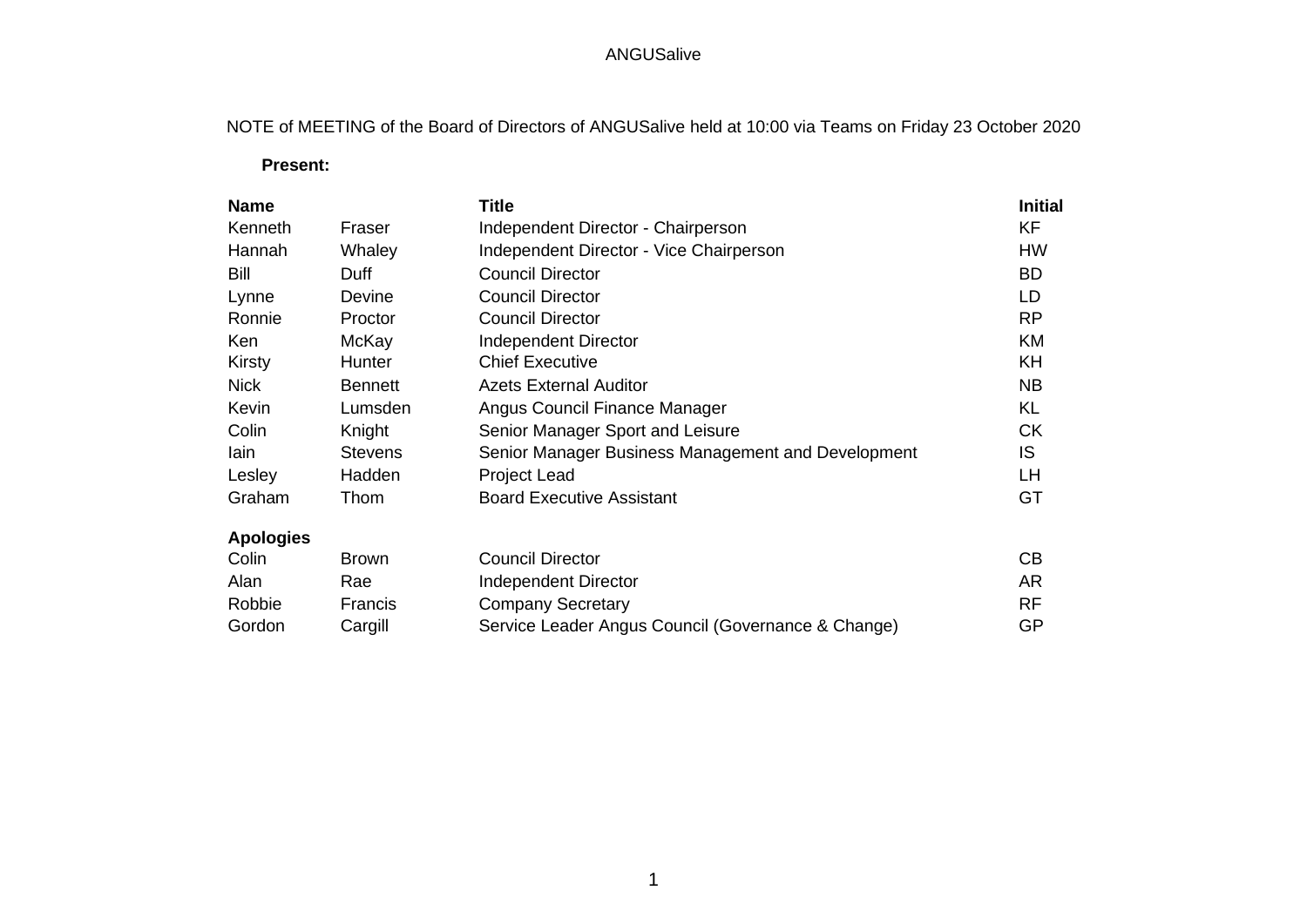| <b>Item No</b> | <b>Note</b>                                                                                                                                                                                                                                                                                             |
|----------------|---------------------------------------------------------------------------------------------------------------------------------------------------------------------------------------------------------------------------------------------------------------------------------------------------------|
| $\mathbf{1}$ . | <b>Welcome &amp; Apologies</b>                                                                                                                                                                                                                                                                          |
|                | KF welcomed everyone to the meeting and noted apologies.                                                                                                                                                                                                                                                |
|                | <b>Apologies:</b><br>Colin Brown, Alan Rae, Robbie Francis, Gordon Cargill.                                                                                                                                                                                                                             |
| 2.             | <b>Declarations of Interest</b>                                                                                                                                                                                                                                                                         |
|                | Directors were asked to consider whether they had any declarations of interest in relation to any item on the agenda<br>for the meeting. No declarations of interest were made.                                                                                                                         |
| 3.             | Minutes of Meeting on Friday 17 July 2020                                                                                                                                                                                                                                                               |
|                | The minutes from 15 June 2020 were erroneously attached to the Board Pack. KF advised the minute of the meeting<br>of the 17 July will be issued to the Board following this meeting. KF further advised approval and matters arising<br>would be considered at the meeting on Friday 11 December 2020. |
| 4.             | Matters arising from the Minute of Meeting Friday 17 July 2020                                                                                                                                                                                                                                          |
|                | Matters arising from the minute of the meeting will be raised at the meeting on 11 December 2020                                                                                                                                                                                                        |
| 5.             | Approval of the Minute of the Meetings of the Finance & Audit Sub-Committee                                                                                                                                                                                                                             |
|                | HW highlighted the Finance & Audit Sub Committee meeting held on Friday 25 September 2020 was extended to the<br>full Board. HW confirmed the meeting had been in preparation for signing of the annual accounts at this meeting.                                                                       |
|                | It was identified that there was an error in item 5 paragraph 2 of the minute. KH advised the minute would be<br>updated and reissued.                                                                                                                                                                  |
|                | The remainder of the minute of the meeting was unanimously approved by the Finance & Audit Sub Committee<br>members.                                                                                                                                                                                    |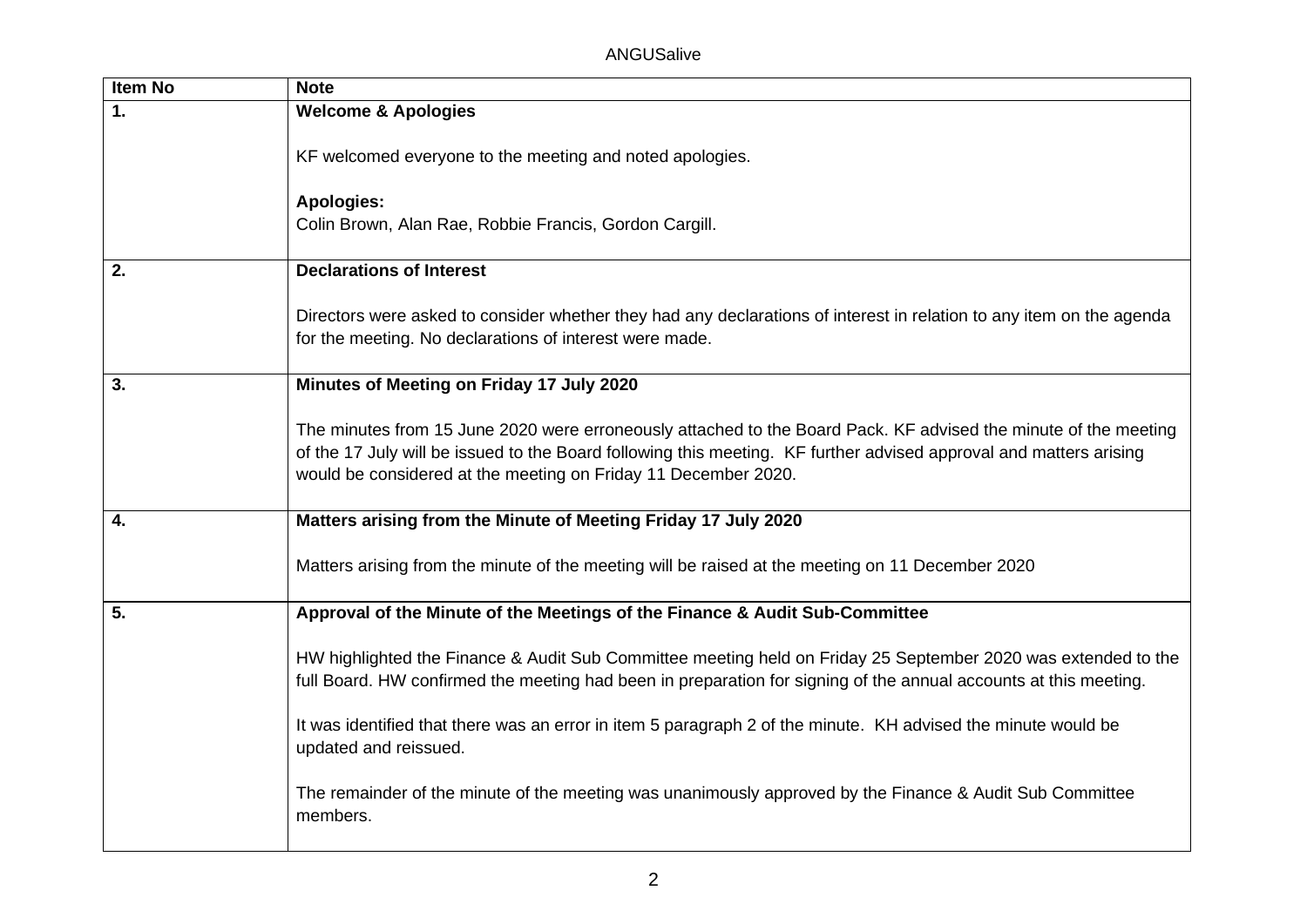## ANGUSalive

|    | HW highlighted any actions arising were not for this meeting and would be raised at future Finance & Audit Sub<br>Committee meetings.                                                                                                                                                                                                                                                                                                               |
|----|-----------------------------------------------------------------------------------------------------------------------------------------------------------------------------------------------------------------------------------------------------------------------------------------------------------------------------------------------------------------------------------------------------------------------------------------------------|
| 6. | <b>Annual Accounts</b>                                                                                                                                                                                                                                                                                                                                                                                                                              |
|    | KF requested item 7, Annual Accounts & External Audit was moved ahead of the Chief Executive Update in the<br>Agenda. The Board agreed this request. KL advised he would highlight various key points throughout the report and<br>then hand over to NB, external auditor, for any additional comment as part of the report includes the Audit Highlights<br>Memorandum which is a replacement for what was previously the Audit Management Report. |
|    | KL highlighted the first 4 recommendations in this report were for the Trading Company Board meeting which took<br>place prior to the Full Board meeting. KL confirmed the Trading Company Board had approved the accounts for<br>signature and thereafter submission to Companies House.                                                                                                                                                           |
|    | KL highlighted that the report was largely the same as the previously considered interim accounts discussed at the<br>Finance and Audit Sub-Committee meeting and the changes to note were between 25 September 2020 and today.                                                                                                                                                                                                                     |
|    | KL advised section 6 details the movements on the statement of financial activity relating solely to the charity and<br>details the movements for items finalised as part of the remaining audit work post 25 September 2020 meeting.                                                                                                                                                                                                               |
|    | KL provided an overview of the table at 6.1.2 which presents the charity's net income and advised further movements<br>had been required. The Board noted the total net movement in funds and the movement from the interim position<br>presented in September 2020.                                                                                                                                                                                |
|    | KL also provided an overview of the table at 6.1.3 which provides the cash net income position for the accounts. KL<br>advised this figure excludes pension entries as these are not real cash entries. KL highlighted the comparative<br>figures for 2018/19 were also shown for information.                                                                                                                                                      |
|    | KL advised the movement in real net income is largely the result of the underachievement on income targets,<br>primarily in Sport & Leisure as reported to the Board throughout 2019/20. KL advised these were offset by savings<br>achieved in staff costs, robust control of all other expenditure headings and the movements identified.                                                                                                         |
|    | KL highlighted the balance sheet position advising the main movement from that presented as part of the interim<br>accounts, relates to the movements identified at table at 6.1.2, with the associated change in the reserves values that                                                                                                                                                                                                          |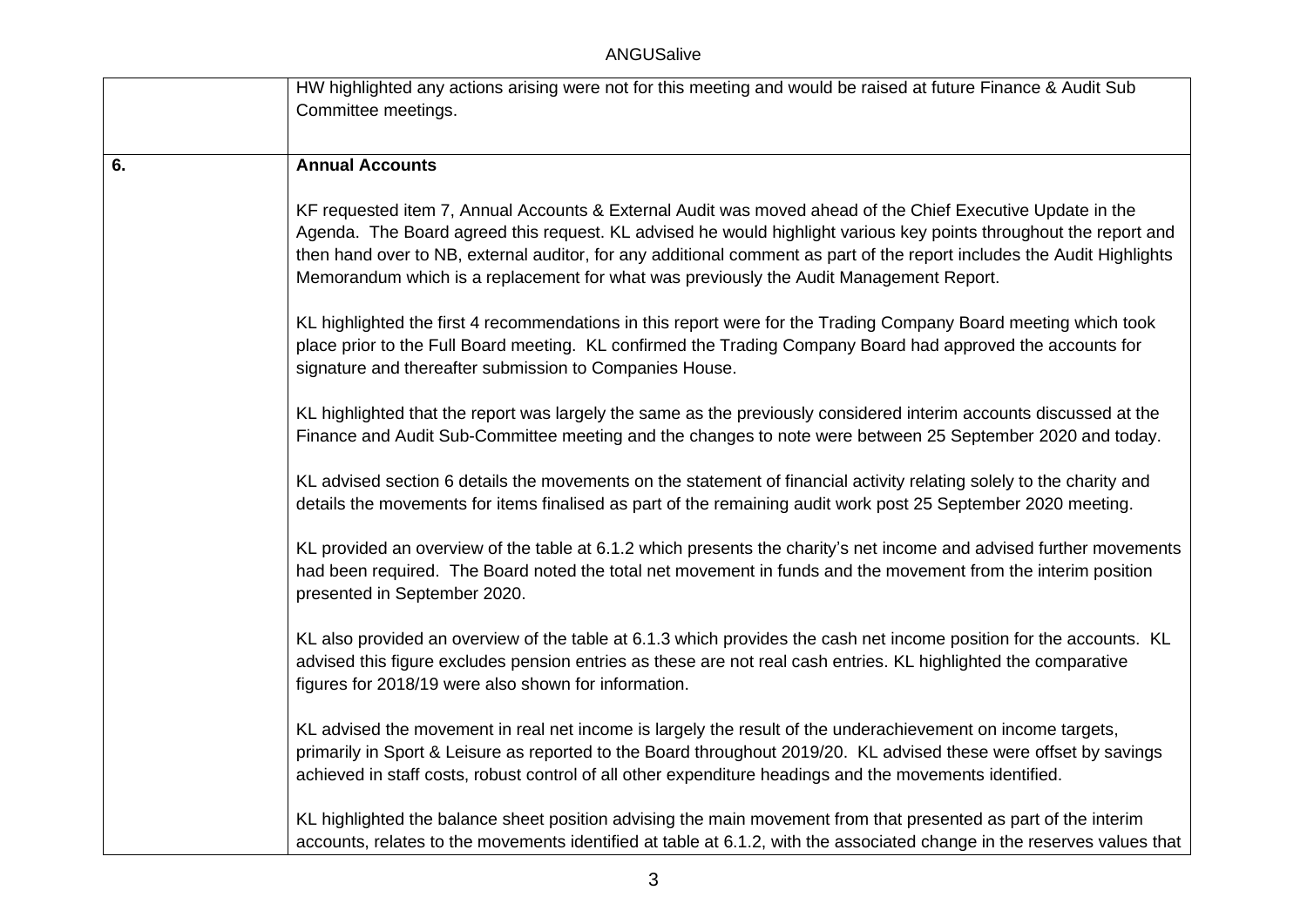| result from those changes. KL further highlighted the split of the reserves between restricted and unrestricted has |
|---------------------------------------------------------------------------------------------------------------------|
| been amended to reflect the final working papers.                                                                   |
|                                                                                                                     |

KL confirmed the group accounts present the combined consolidated financial position of both the trading and charity companies and advised entries between the 2 companies are eliminated during the consolidation.

KL emphasised the group accounts were largely in line with the Charity accounts and highlighted the net cash position again advising the movement in real net income due to underachievement on income targets, offset by savings achieved in staff costs, robust control of all other expenditure headings and the movements identified.

KL confirmed the group balance sheet highlighted that there are unrestricted reserves as at 31 March 2020 which represents an increase from 2018/19. This is due to the strategic decision agreed earlier in the year not to contribute to the Renewal and Repair (R&R) funds in 2019/20 in order to retain the maximum available level of unrestricted general reserves to assist in addressing the challenges and pressures of operating in the COVID-19 environment.

KL stressed, as detailed in the Audit Highlights Memorandum, the principle of going concern was identified as a key risk area given the ongoing challenges of operating in the COVID-19 environment and that the assessment of ANGUSalive as a going concern is a requirement of the company's final accounts process as well as to provide reassurance to the Board and the Council on the position of the company.

KL confirmed the assessment is very much focussed on the company's cash flow position and whether there are sufficient projected resources to maintain the company through the 12-month period following the signing of the annual accounts. KL confirmed that if the accounts presented in this report would be approved for signature by the Board, the 12-month going concern assessment covered the period.

KL confirmed the accounts were attached to the report which includes the trustees report information and content as well as the statements of financial activity for both the charity and trading and the balance sheets and disclosure notes. The pack also includes the Audit Highlight Memorandum.

KH added for the Board's information, that the Board Pack also included the signed letter of comfort from the Angus Council Director of Finance along with a new letter of engagement for Azets (formally Scott Moncrieff) as the external auditors.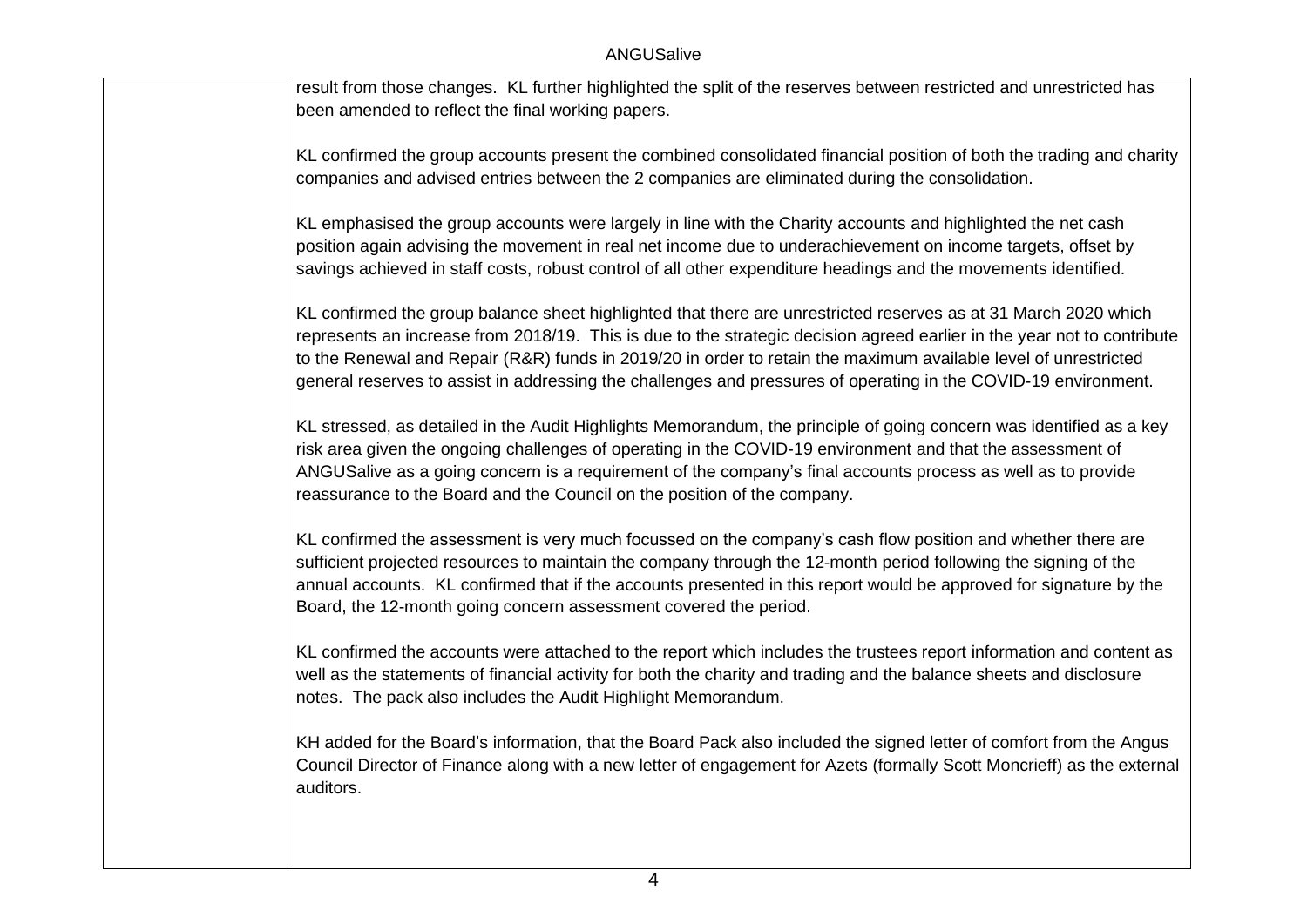| <b>External Audit</b>                                                                                                                                                                                                                                                                                                                                                                                                                                                                                                                                                                                                                                      |
|------------------------------------------------------------------------------------------------------------------------------------------------------------------------------------------------------------------------------------------------------------------------------------------------------------------------------------------------------------------------------------------------------------------------------------------------------------------------------------------------------------------------------------------------------------------------------------------------------------------------------------------------------------|
| NB provided a high-level overview on the Audit Highlights Memorandum prepared for ANGUSalive and<br>Angus CLT (Trading) Limited for year end 31 March 2020.                                                                                                                                                                                                                                                                                                                                                                                                                                                                                                |
| NB confirmed Azets were pleased to report their audit reports, which are included in the financial statements are<br>unqualified.                                                                                                                                                                                                                                                                                                                                                                                                                                                                                                                          |
| NB confirmed the reconciliation of the trial balance presented to the audited financial statements and highlighted the<br>payroll creditor and holiday pay accrual adjustments. NB highlighted a summary of the main features of the financial<br>statements and key movements from the prior financial year.                                                                                                                                                                                                                                                                                                                                              |
| NB confirmed during the audit planning process Azets identified various key risk areas and as part of the year end<br>work have followed up on these areas and provided a summary of the main points and corresponding conclusions.                                                                                                                                                                                                                                                                                                                                                                                                                        |
| NB provided an update on the key risk of "going concern" following the closure of venues for a significant part of<br>2020/21 as a result of the coronavirus pandemic. NB confirmed that in order to ascertain if the charity would<br>continue to operate as a going concern a review was carried out on forecasts and budgets for the next year. A letter<br>was also obtained a letter from Angus Council confirming that they would put in place a number of financial and other<br>support measures to ensure ANGUSalive can continue to trade on a going concern basis and meet the Trusts cash<br>liabilities for over at least the next 12 months. |
| NB highlighted the preparation and audit of the accounts working remotely has been difficult for everyone involved<br>and paid credit to Finance team, ANGUSalive team and his own team.                                                                                                                                                                                                                                                                                                                                                                                                                                                                   |
| On behalf of the Board, KF also extended thanks to all teams and highlighted to get to this position is a credit to<br>everyone's commitment in these challenging times.                                                                                                                                                                                                                                                                                                                                                                                                                                                                                   |
| It was highlighted that preparing the accounts remotely had been challenging but now the process was established it<br>would be more streamlined if it were required to be done the same way in future years.                                                                                                                                                                                                                                                                                                                                                                                                                                              |
|                                                                                                                                                                                                                                                                                                                                                                                                                                                                                                                                                                                                                                                            |
|                                                                                                                                                                                                                                                                                                                                                                                                                                                                                                                                                                                                                                                            |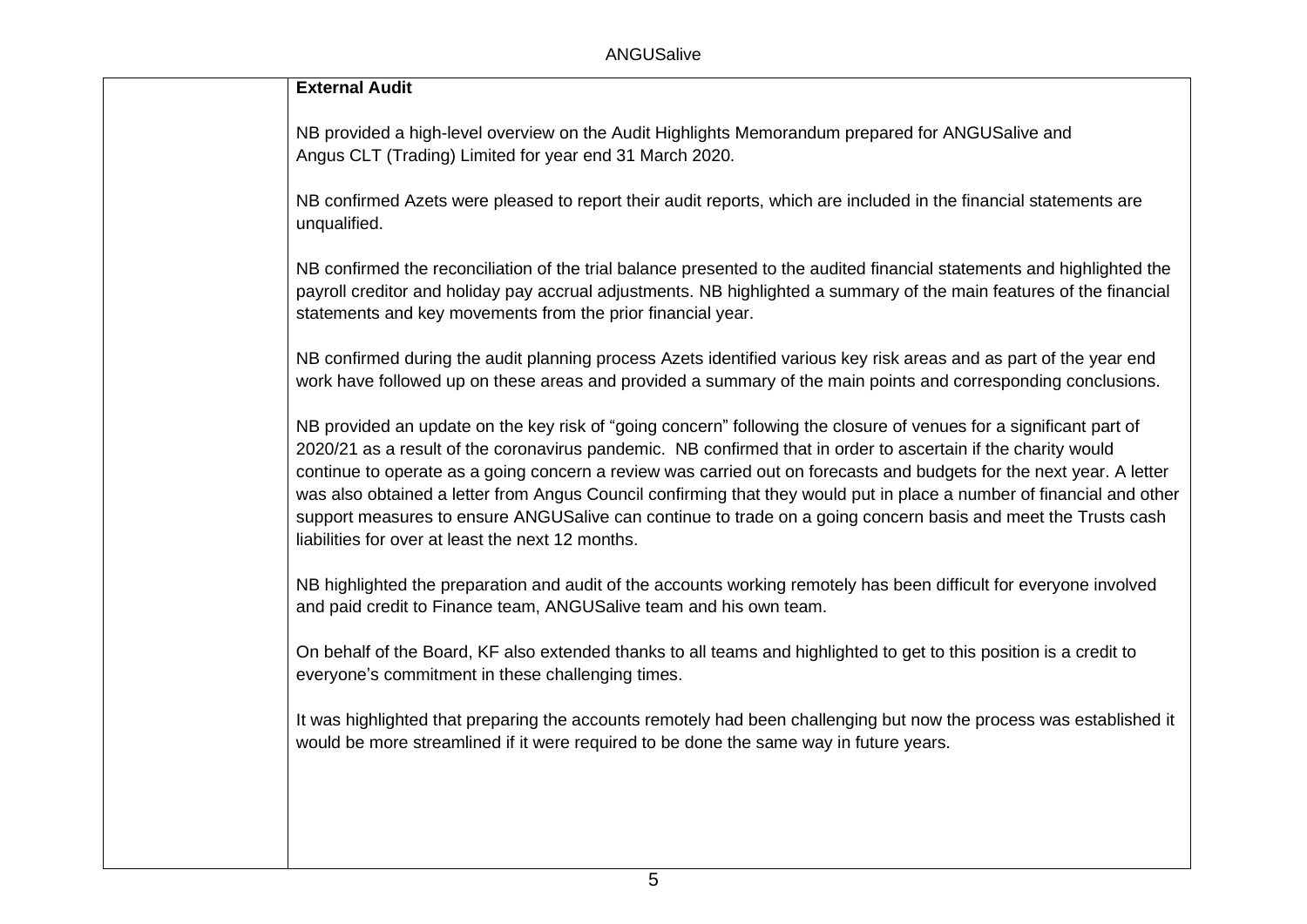#### **ANGUSalive**

BD noted the auditors' comments were useful and queried the creditor income of £33k. NB confirmed this was an adjustment due to a bank reconciliation error that had not been put through the accounts but was picked up during the audit and that it does not affect the audit decision. KL highlighted the error had been due to differences in timings for end of year calculation and that the error had now been identified and processed in the current year. LD asked if it was feasible to have monthly checks for banking requirements. KL confirmed this was already in place and the lateness was through disruptions due to the COVID situation.

KL asked the Board to note that provision of banking services was being retendered for both Angus Council and ANGUSalive and that procurement have suggested to the project lead that ANGUSalive bank records should be separated from Angus Council banking through processing in a separate online environment.

HW enquired that although the 2019/20 accounts had been approved on a going concern basis, whether a letter of reassurance would be required next year to conclude the current 2020/21 accounts on a going concern basis with the ongoing crisis. KH asked the Board to note that the next financial year in 2021/22 was likely to be even more challenging due to limitations imposed by the virus and possible reductions in government support.

KF asked the Directors if they were satisfied that the accounts could be signed, and all agreed. KL highlighted the Trading Accounts were already formally approved by the Trading Board and that they could be submitted to Companies House with electronic signature. Signed copies to be sent by Directors to NB to formally approve the accounts for submission.

The Board of ANGUSalive noted the content of this report and that an interim version of the accounts statements was reviewed and scrutinised by the Finance and Audit Subcommittee at their meeting of 25 September 2020. The Board further noted the going concern assessment at section 8 of this report the provision of the letter of comfort from Angus Council.

The Board reviewed and approved the letter of representation, approved the accounts for signature and thereafter submission to Companies House and the Office of the Scottish Charity Regulator.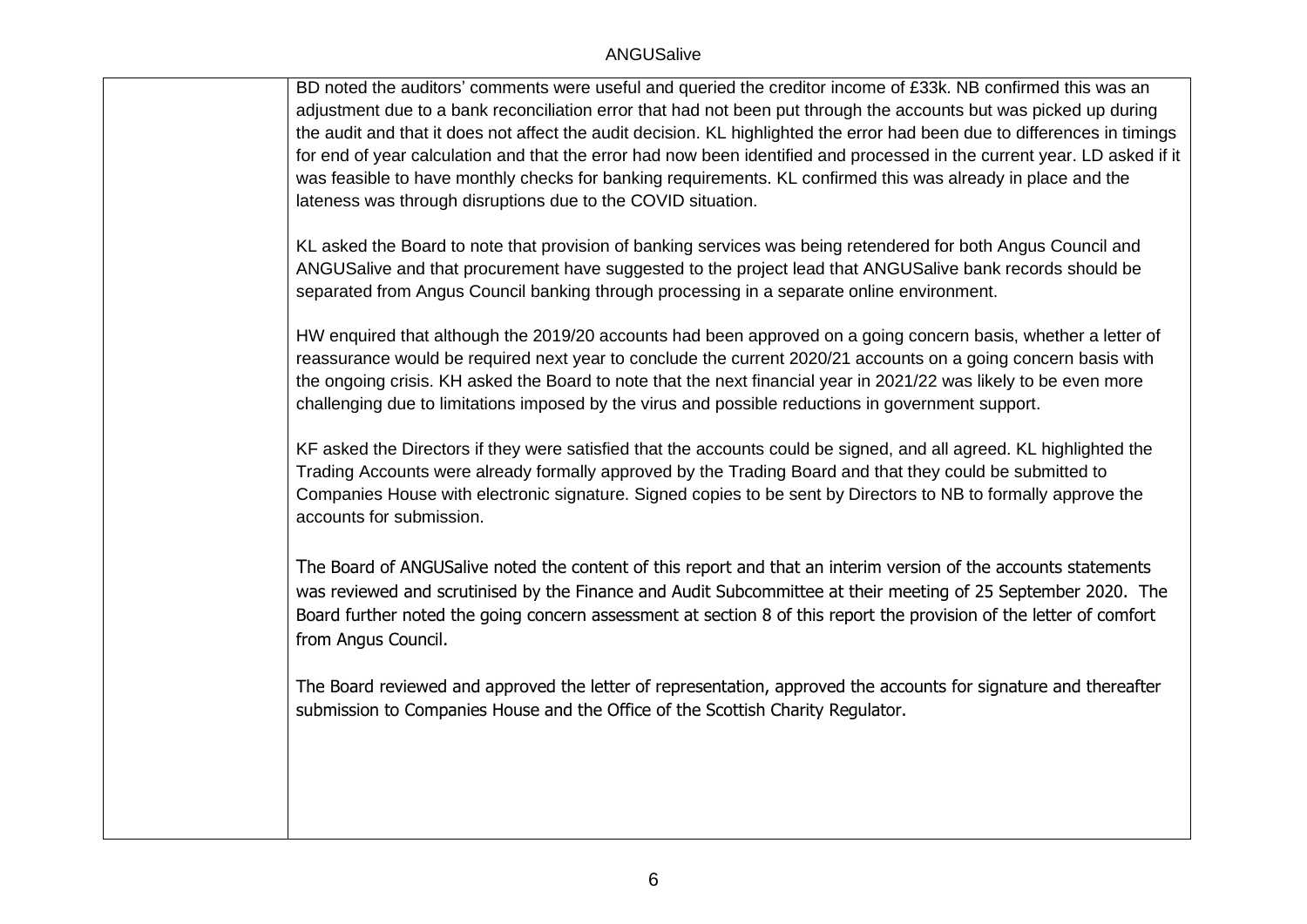| $\overline{7}$ . | <b>Chief Executive Update</b>                                                                                                                                                                                                                                                                                                                                                                                                                                                                                                                                                                                                                                                                                                                                                                     |
|------------------|---------------------------------------------------------------------------------------------------------------------------------------------------------------------------------------------------------------------------------------------------------------------------------------------------------------------------------------------------------------------------------------------------------------------------------------------------------------------------------------------------------------------------------------------------------------------------------------------------------------------------------------------------------------------------------------------------------------------------------------------------------------------------------------------------|
|                  | KH thanked NB and his team at Azets, Finance and ANGUSalive for the work done to complete the external audit.                                                                                                                                                                                                                                                                                                                                                                                                                                                                                                                                                                                                                                                                                     |
|                  | KH asked the Board to note that ANGUSalive had been asked to help meet the requirement of Angus as a local<br>authority area to provide Contact Tracers to support the national Test & Protect effort during the Covid crisis. There<br>have been two ANGUSalive staff seconded to the NHS to provide this service and following training will commence<br>these roles in week beginning 26 October 2020.                                                                                                                                                                                                                                                                                                                                                                                         |
|                  | KH also asked the Board to note that work was progressing on the Angus Culture Strategy and the Sport and<br>Physical Activity Framework. A meeting of the Cultural Consortium was held on Thursday 8 October 2020 where<br>Jeanie Scott from Culture Radar update the group which includes representatives from Tourism and Enterprise,<br>Historic Environment Scotland, ANGUSalive, and Hospital Field. Plans to include Dundee and Angus College and<br>the National Trust are also being made.                                                                                                                                                                                                                                                                                               |
|                  | A meeting on Thursday 22 October 2020 for the Sport and Physical Activity Framework was held with<br>representatives from ANGUSalive, Angus Council and sportscotland where our Adult and Community Physical<br>Activity Lead provided an update on progress. It was agreed the Directors would be updated further during the next<br>Board meeting in December. KH highlighted that sportscotland positively acknowledged the progress made by<br>ANGUSalive in reopening facilities and services.                                                                                                                                                                                                                                                                                               |
|                  | KH confirmed that, as noted in the Finance and Audit Sub-Committee meeting held on Friday 25 September 2020,<br>the Lost Income Scheme would include ALEOs, such as ANGUSalive, for support although no details of how much<br>this would be are available yet.                                                                                                                                                                                                                                                                                                                                                                                                                                                                                                                                   |
|                  | KH highlighted that changes to the previous high-level information provided by the UK Chancellor regarding the Job<br>Support Scheme which forms part of the Winter Economy Plan are significant. Initially the scheme required<br>employees to work 33% of their normal hours but this has now been reduced to 20%. The initial employer<br>contribution of 33% of unworked hours has also been reduced to 5% with the government providing 61.67% of hours<br>not worked up to a cap of £1,541.75. KH noted that, following discussion with the Client opening hours for facilities<br>(excluding sports facilities and country parks) would be tailored to maximise the benefit of the new scheme. HW<br>proposed this was recorded as the official position and this was agreed by LD and KF. |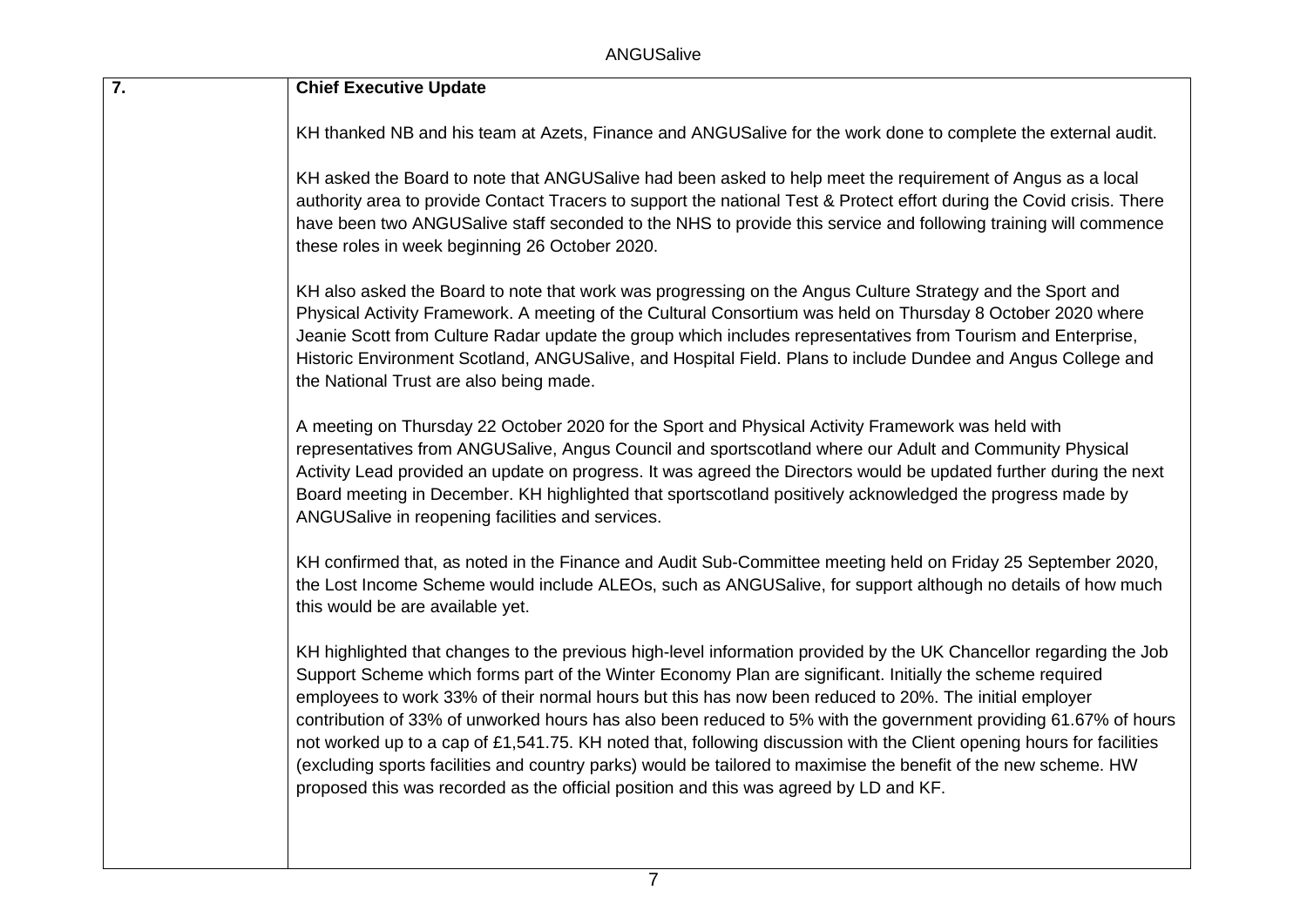KH highlighted that from a cashflow perspective, the accounts would show a zero balance by year end, based on current forecasts which are subject to significant volatility, although in accounting terms this would be a loss.

BD asked for an update on the situation with ACCESS provision. KH confirmed the Arbroath library is now open Monday-Friday from 10:00-14:00 to meet the higher demand for this facility and ACCESS services are being provided from the library. To reduce resources demand, moving this service to Arbroath library on a permanent basis may be required. In the large libraries, ACCESS services are available Wednesday-Friday 10:00-14:00 with the smaller libraries available Tuesday 10:00-14:00 under the current temporary opening hours. RP asked for clarification as to whether the library service provision may change with the fluid situation and various phases of the exit route map. KH confirmed that the service provision is under constant review and may change as required depending on government restrictions, but current plan is to maintain services currently on offer with the addition of mobile library service resuming on Tuesday 03 November 2020. KF asked if there was any indication of Client expectation for service delivery. KH confirmed there is discussion with the Client in this area and a report is being generated to confirm the current service delivery. This will be approved by elected members to show that delivery during the Covid-19 pandemic has been different to the agreed service specification. KF requested there is a formalisation of client expectations moving forward. KH highlighted that Angus council have confirmed that there will be no reduction in the management fee despite service specification not being met in full.

KH informed the Directors that there will be an 'All Hands' call on Tuesday 27 October 2020 to update the team about the JSS and how it might affect them. More information will be available following a meeting with Angus Council payroll on Monday 26 October. It is likely that employees will need to be informed in writing about these changes and sign their agreement.

## **Recovery**

### Libraries, Museums, Galleries and Archives

IS confirmed all seven libraries are now open and providing click & collect, limited browsing and ACCESS services. It was highlighted the in-person ACCESS service is only meant to be provided when the digital or telephone services are not suitable for the user. IS noted that data of service usage was being collected and analysed and would be used to inform future decisions. HW asked whether the click & collect library service, where books are allocated by genre only, could go back to a hold and reserve type service for specific titles. IS confirmed this was being looked at now that all libraries were open again.

Arbroath's Signal Tower museum has been open since 2 October 2020 and has received Visit Scotland's 'Good to Go' seal of approval for Covid related preparations and safety measures already in place.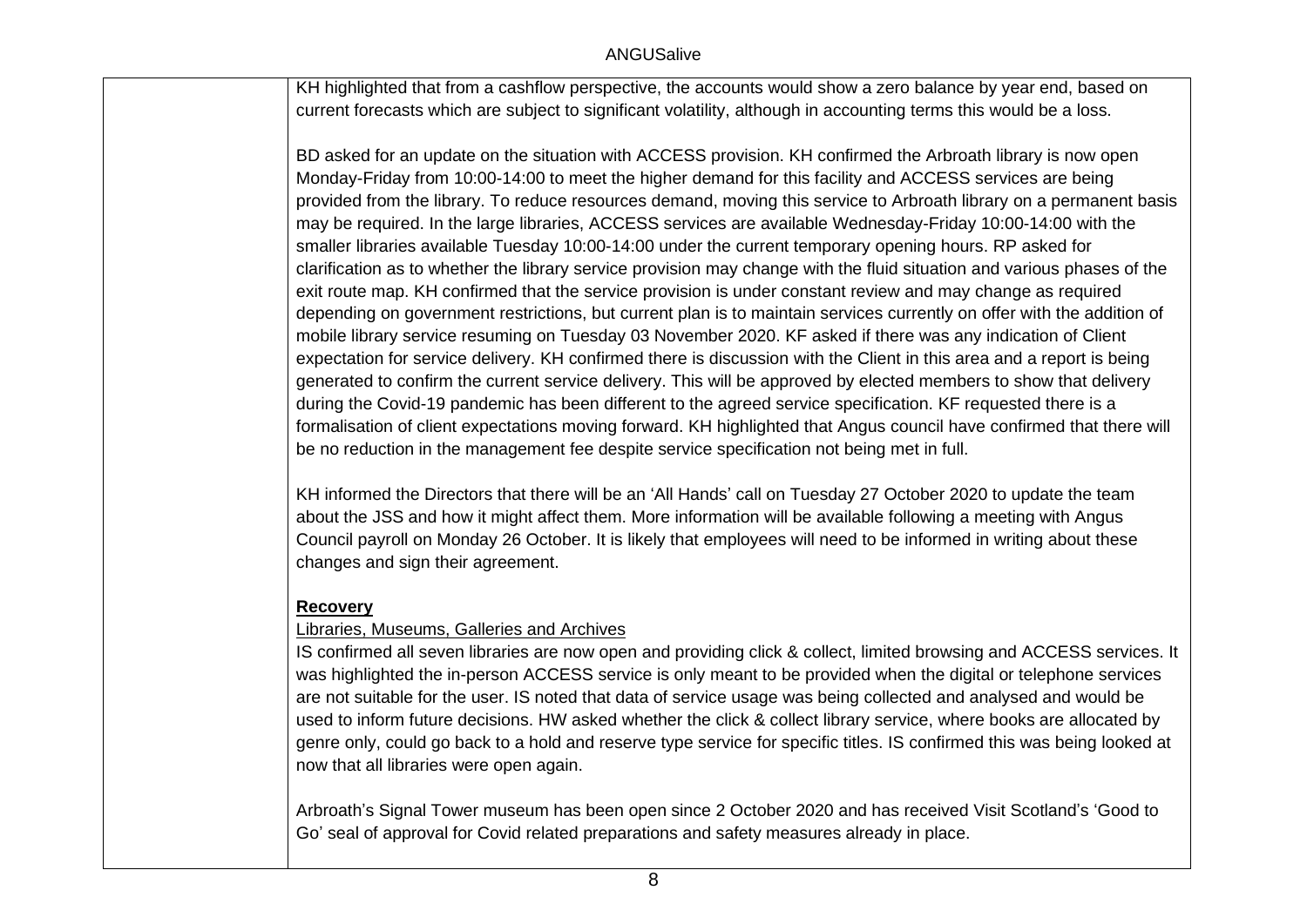LD enquired about plans to open other museums again. KH confirmed work was being carried out on the Exhibition Programme for 2021 including working with National Museums Scotland, the Royal Scottish Society of Watercolourists but opening further venues would be dependent on the new Job Support Scheme, venues being able to allow for social distancing and meeting ventilation requirements.

IS asked the Board to note bACTIVE membership had fallen between closure in March 2020 and now (from around 8,200 to 6,857 memberships) with approximately 2,000 of these still frozen. KH noted this was similar to LiveBorders who serve a comparable demographic to Angus. Average BACS run income between January and March 2020 was £176k compared to £48k in October (27% of pre-Covid) although the lower priced 'Welcome back' offer which reflects the limited services available also contributes to this reduction in income. Income projections had forecast an income of 25% of previous levels so income was slightly above this and showed our projections were accurate. Average new memberships between January and March was 102 per month and this has risen to 570 new members since reopening in September. Online bookings have also increased significantly with 14,500 made in October compared to 2,400 for the same period last year. KF asked whether the new pricing plan set to launch in January 2021 could be put on hold if the challenging times continued. IS confirmed that this was a possibility and that ANGUSalive would remain reactive and adaptable depending on government restrictions.

# Sport and Leisure

CK confirmed all sports centres are open again with the same opening hours as previously stated. Gym use and fitness class attendance are steadily rising with 8% usage compared to the same period last year. Classes are being reviewed along with the reintroduction of other indoor sports and activities.

CK noted swimming pools are now open in Forfar, Brechin, Arbroath and Montrose with club swimming having resumed on 19 October. 58% of public lane swimming sessions are now being used. CK highlighted that there had been good feedback from both the public and swimming clubs about the reopening procedures and that the issue which had arisen at Forfar pool was being addressed and there would be a meeting with the club and Scottish Swimming shortly. Outdoor grass and synthetic pitches, currently open 09:00 – 12:00 at weekends, will extend opening to 16:00 from 1 November (Synthetic at BCC and FCC, grass pitches at Arbroath). Countryside Adventure holiday programme was well attended with 97 participants (97% capacity) taking part in the Paddle and Peddle programme at Monikie. Conservation activities were fully booked with 48 participants. The bike bubble and adaptive cycle sessions are still being well utilised and will run until the end of November. Theatres and venues remain closed with the exception of essential bookings such as blood donor sessions and NHS flu vaccination sessions. Shows which were cancelled in 2020 are being reworked into the 2021 programme and discussions are happening with the marketing team round the best way to advertise these.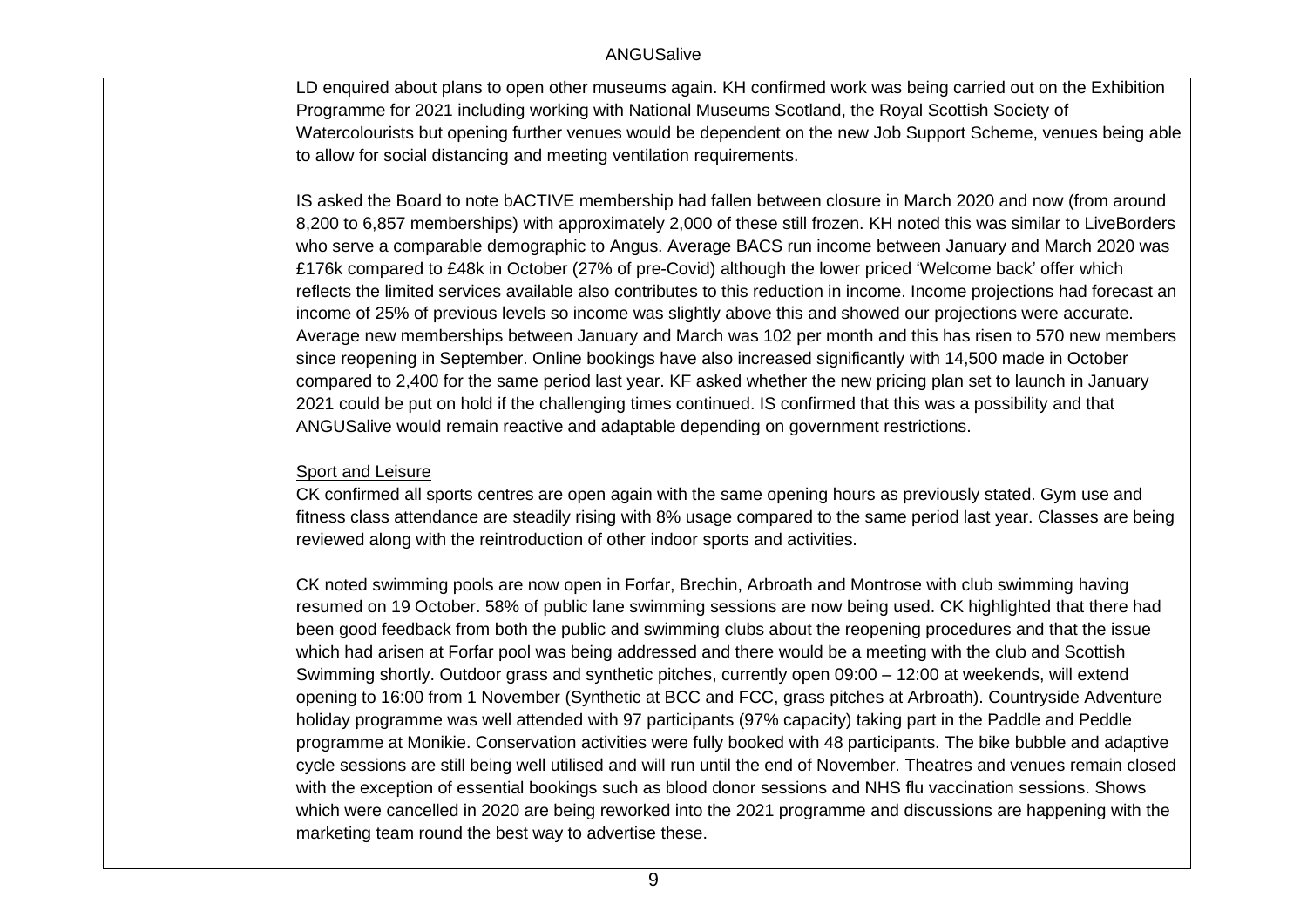| $\overline{8}$ . | <b>Cashflow</b>                                                                                                                                                                                                                                                                                                                                                                                                                                                                                                                                                                                                                   |
|------------------|-----------------------------------------------------------------------------------------------------------------------------------------------------------------------------------------------------------------------------------------------------------------------------------------------------------------------------------------------------------------------------------------------------------------------------------------------------------------------------------------------------------------------------------------------------------------------------------------------------------------------------------|
|                  | KL advised the 2 cashflow files that were distributed with the papers were sent to Azets to assess the going concern<br>status. Also issued was a high-level file looking at the following financial year position from a cash perspective.                                                                                                                                                                                                                                                                                                                                                                                       |
|                  | KL highlighted there was an element of uncertainty in the projection as the current CJRS is coming to an end and the<br>details for the new JSS are yet to be provided from HMRC. Following issue of the paper KL has revised the<br>calculation provided by payroll for the submission of the September 2020 claim file. The estimated claim for<br>September 2020 was calculated by payroll which was less than originally projected, and this will be reflected in the<br>claim for October. KL highlighted a drop in cashflow however the new JSS hasn't been included due to the<br>uncertainty of how the scheme will work. |
|                  | KL asked the Board to note no income was included for the JSS as no solid information was available at this point for<br>calculation. KL highlighted that from a going concern perspective, the yearend cashflow should show balanced<br>accounts. DD projections for October - December were lowered to reflect the comeback offer and higher in January<br>to reflect new pricing scheme and usual increase in membership at this time of year albeit from a lower starting point.                                                                                                                                              |
|                  | KH highlighted the challenges of projections moving forward in terms of comeback due to ever shifting government<br>guidance and restrictions because of the coronavirus spread. HW highlighted it was important that forecasting was<br>consistent and monitored to provide reassurance. KL confirmed forecasting was being done with a pessimistic<br>approach to income levels and expenditure to provide a cushion if things were even more limited than expected.                                                                                                                                                            |
| 9.               | Safety, Health and Wellbeing                                                                                                                                                                                                                                                                                                                                                                                                                                                                                                                                                                                                      |
|                  | IS provided the Board of Directors with an update on Safety, Health and Wellbeing performance across ANGUSalive<br>for 2019/20.                                                                                                                                                                                                                                                                                                                                                                                                                                                                                                   |
|                  | The board noted the content of the report.                                                                                                                                                                                                                                                                                                                                                                                                                                                                                                                                                                                        |
|                  | Following discussion on the Coronavirus pandemic KH to confirm at the next Board meeting whether COVID-19<br>cases will be reported to RIDDOR. KH to also confirm how this will be reported to Board.                                                                                                                                                                                                                                                                                                                                                                                                                             |
|                  |                                                                                                                                                                                                                                                                                                                                                                                                                                                                                                                                                                                                                                   |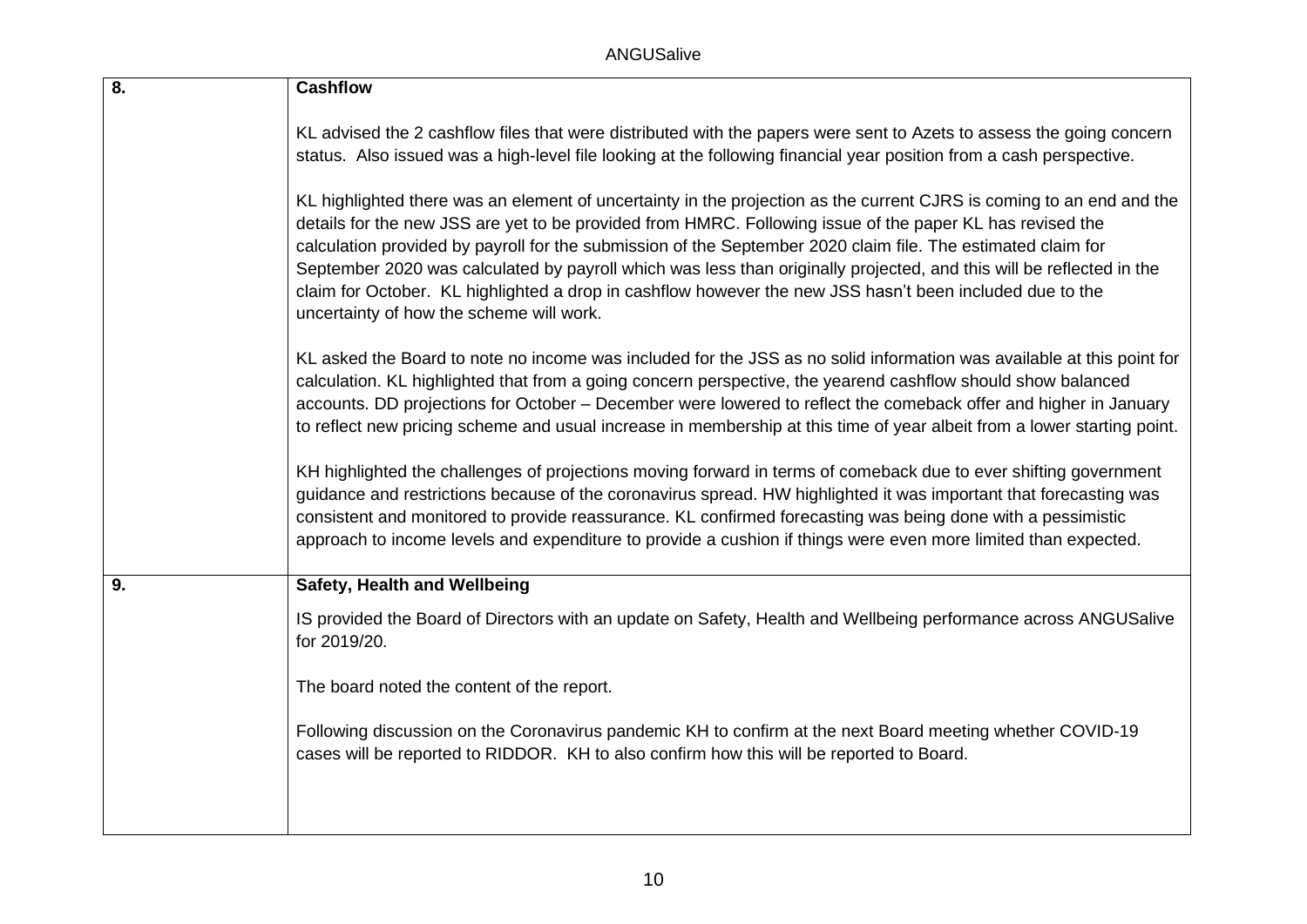ANGUSalive

| 10. | <b>Sickness Absence Performance</b>                                                                                                                                                                                                                                                                                                                 |
|-----|-----------------------------------------------------------------------------------------------------------------------------------------------------------------------------------------------------------------------------------------------------------------------------------------------------------------------------------------------------|
|     | IS provided the Board of Directors with an update on the level of sickness absence within ANGUSalive for<br>2019/2020.                                                                                                                                                                                                                              |
|     | IS advised that by quarter, sickness was lower in 2019/20 than the previous year and highlighted that Angus Council<br>had developed a new reporting system which now includes a wider range of reasons for absence. IS confirmed<br>2018/19 figures had therefore not been included as a comparison for this year's report.                        |
|     | KH highlighted that cost of sickness absence was higher due to prolonged absence at middle management level. BD<br>highlighted absence through stress and anxiety was still considerably less than that seen in Angus Council. KH<br>stated that mental health is monitored, and training is being provided to line managers to help support staff. |
| 11. | <b>Customer Feedback</b>                                                                                                                                                                                                                                                                                                                            |
|     | IS provided the Board of Directors' with an update on the customer compliments, feedback and complaints received<br>during the year 1 April 2019 to 31 March 2020                                                                                                                                                                                   |
|     | The Board considered the performance information in relation to customer compliments, feedback and complaints<br>contained within this report and noted the change to the customer feedback arrangements introduced across the<br>charity in October 2019.                                                                                          |
|     | The Board further noted the procurement and development of a new complaints system, WorkPro, to be<br>implemented in November 2020 to streamline the data collection process and improve the complaints handling<br>procedure in phase 1 of the project. Phase 2 will then rollout further functionality e.g. FOI.                                  |
|     | IS highlighted during 2019/20 fewer complaints were made and of these complaints, fewer were upheld. IS advised<br>there are always lessons to be learned from customer complaints to help us improve our service delivery and<br>ultimately customer satisfaction.                                                                                 |
| 12. | <b>AOCB</b>                                                                                                                                                                                                                                                                                                                                         |
|     | KL requested the Board consider moving the date of the next full Board meeting from 4 December to 11 December<br>2020 to account for the Angus Council public holiday closure. This was agreed following the meeting.                                                                                                                               |
|     | Nominations Committee to be established to progress recruitment of Independent Directors ACTION: RP to remind<br>Angus Council about reappointment of Directors and update the Board at the next meeting.                                                                                                                                           |
|     | KF enquired about progress in terms of the business plan for 2021/22. KH responded that work was ongoing with the<br>Client regarding what the future Services Specification will include following the Transformation Project.                                                                                                                     |